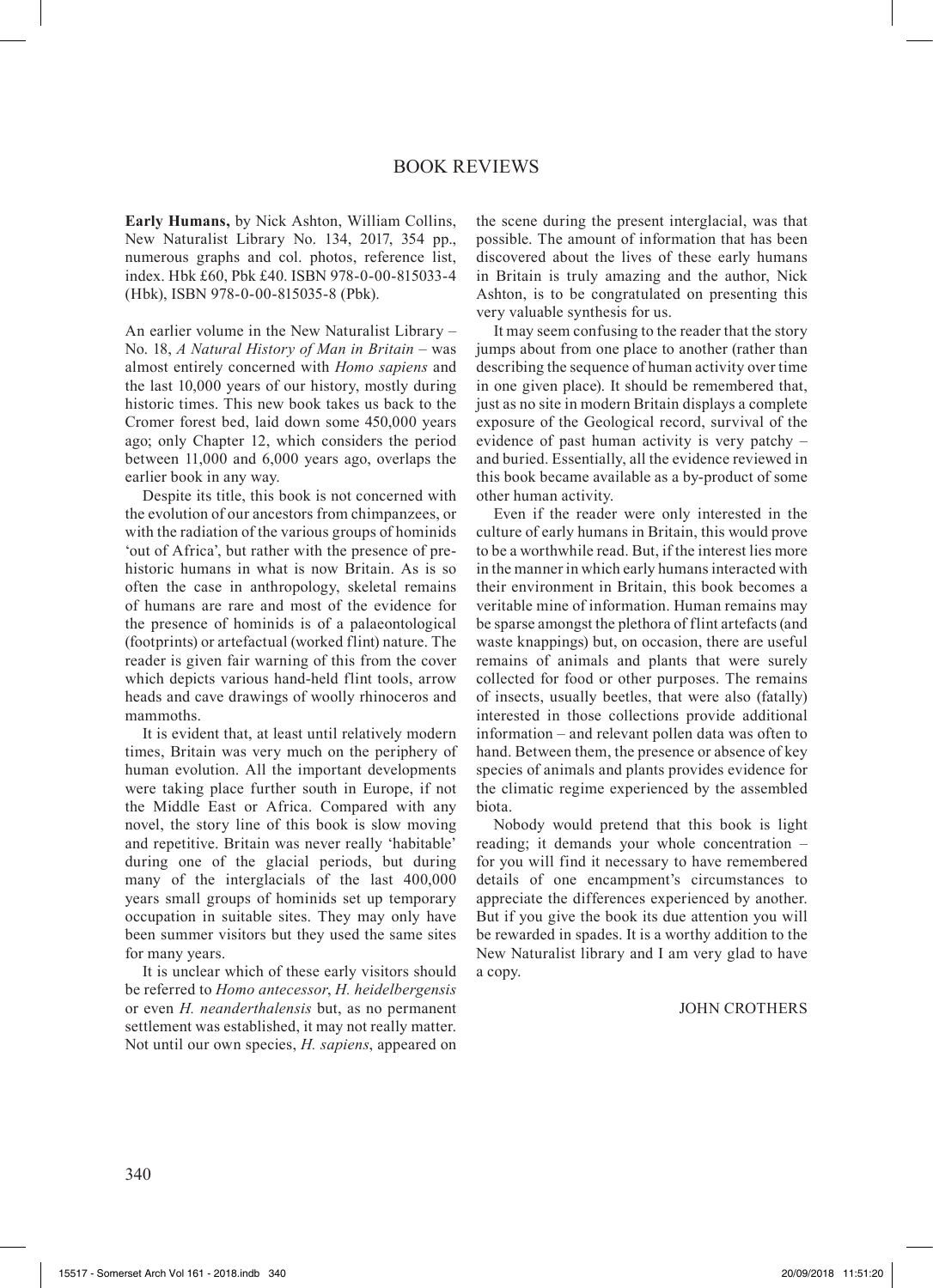**Living on the edge: archaeological investigations at Steart Point, Somerset**, by Lorrain Higbee and Lorraine Mepham with other contributors, Wessex Archaeology Occasional Paper, 2017, 102 pp*.,* b/w and colour illustrations*,* 33 figures, 19 plates, 20 tables and bibliography, £7.50, ISBN 978 1 874350 89 7.

Investigations by Wessex Archaeology took place in advance of the construction of a floodplain mitigation scheme on the Steart peninsula northeast of Otterhampton and Combwich. Unlike the evaluation work at Longforth Farm near Wellington published recently in their Occasional Series, no spectacular or totally unexpected discoveries were made. This latest volume covers the evidence found for seasonal or permanent exploitation of a large part of the peninsula, although neither Steart village nor the freshwater marshes on the seaward side of Stert Drove were included in the scheme. The new landscape had to avoid any threat to the existing power line from Hinkley Point so all the saltwater creeks and major ponds lie to the northeast of the pylons beyond a new flood barrier. This extends from the river Parrett to Stert Drove and then runs parallel to the drove until it curves eastwards back to the river beyond the new breech in its defences, providing protection to Steart village. The part of the site closer to higher ground is relatively dry around the pylons but is still capable of storing excess land water from the streams that continue to drain areas west of Stert Drove.

The Steart peninsula was not such a remote and marginal habitat in antiquity as it appears to be today. Shipping on the river Parrett combined with an extension of the route along the Polden ridge by way of a natural causeway over the river near Combwich would have made the peninsula feel much more accessible before the turnpike roads diverted traffic further inland. The short distance from settlements on higher ground would have allowed some direct initial exploitation of the rich resources usually found in coastal wetlands. After that the first phase of settlement on the marsh began with seasonal occupation of some sites in the Iron Age and more permanent occupation on the raised banks alongside tidal creeks during the Roman period until it ended with a marine transgression. A second phase of settlement had begun by the

eleventh century and continued until the smaller tenements were abandoned in favour of larger farms at Otterhampton and Steart in the seventeenth century. A notable point made by the authors is the sequence of reclamation in this second phase revealed by the allocation of fields among five separate parishes. Land west of the drove seems to have been reclaimed first by Stogursey and Stockland acting together while most of the fields that lay within the new landscape scheme were allocated to Otterhampton and Cannington. The end of the peninsula near to Steart Point belonged to the parish of Huntspill on the opposite bank of the Parrett, probably owing to some movement of the course of the river.

The content of the book follows the usual sequence for archaeological reports familiar to readers of Somerset Archaeology and Natural History. Chapter 1 introduces the project and the related previous investigations and the geology, topography, land-use and historical background. Chapter 2 then describes periods of use of the marshes from the Iron Age through to Post Medieval in relation to each separate area or site, with plans showing individual features. Details of finds follow in Chapter 3 describing the pottery analysis according to Wessex Archaeology's own recording system together with specialist studies of other ceramics, metals and bone. Chapter 4 deals in similar detail with the environmental evidence which should be particularly interesting to visitors to the new nature reserve. Chapter 5 concludes with a discussion of the significance of the Steart peninsula in space and time and is followed by two appendices on pottery fabrics and thin-section analysis and an extensive bibliography.

At over one hundred pages, the report includes enough information to compare the Steart Marshes with similar saltwater habitats, both around the Severn estuary and further afield in Britain and northern Europe. In contrast to some of those marshes, the Steart peninsula lacked a 'backfen' of lower lying peat bog inland, because drainage was easy. The illustrations, many in colour, are well laid out in relation to the text and the tables in chapters 3 and 4 will be a valuable resource for future scholarship in those fields. The A4 page and slightly larger print size than that used by many learned journals is also helpful and the lack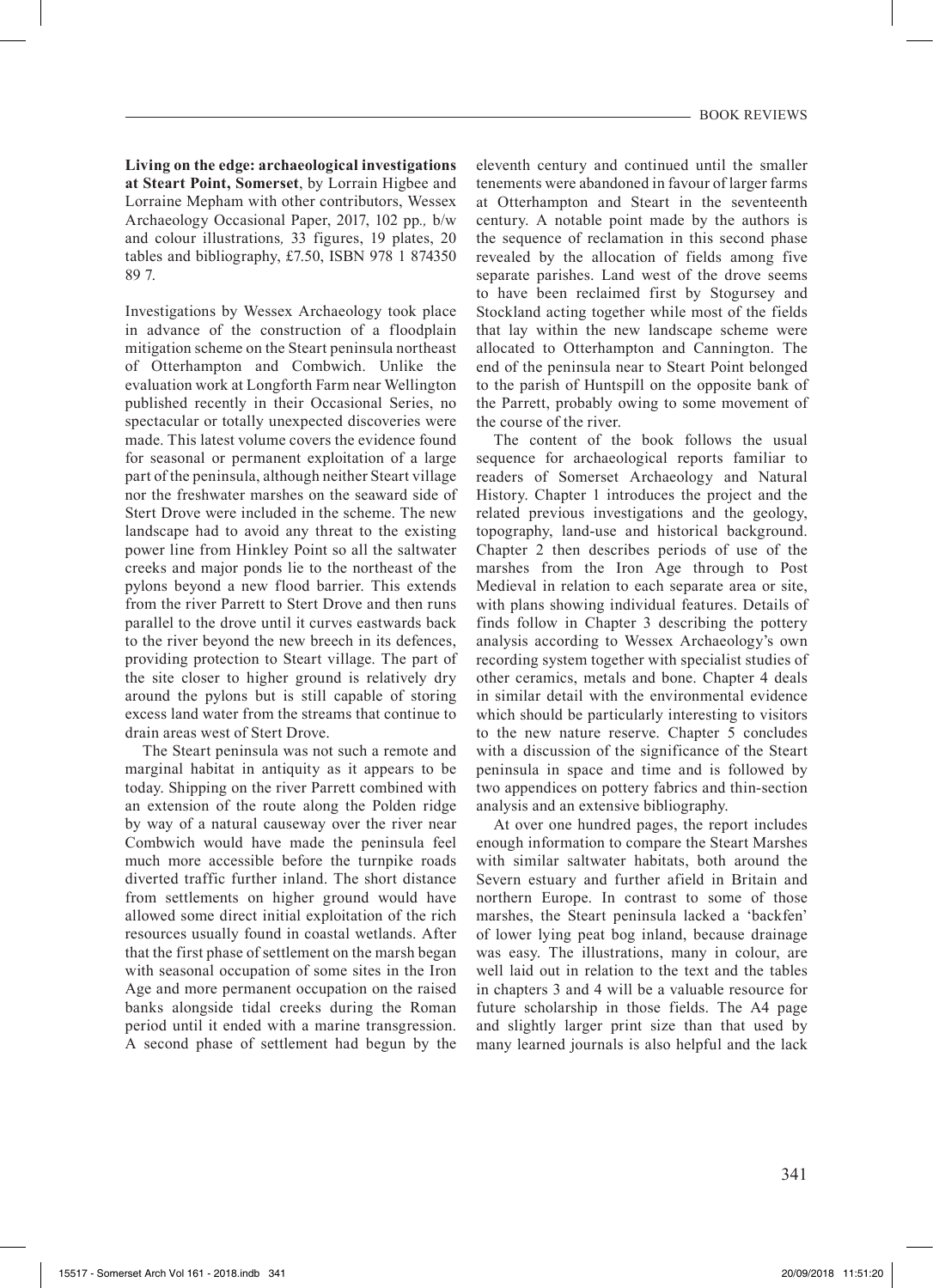of constraint on the number of pages has enabled the authors to include more historical background and to give fuller cover to the techniques used post excavation.This volume will be of particular interest to members of SANHS who follow the publications of the Severn Estuary Levels Research Committee and also appeal to anyone who wishes to explore this remote part of Somerset.

### JILL POLAK

**Woad to this and the cloth trade of Frome,** by Carolyn Griffiths, Frome Society for Local Study, 2017, 280pp., illus., £24, ISBN 978 0 9930605 5 7.

A work of meticulous scholarship, *Woad to this* illuminates an aspect of the history of Frome and district which has not had the attention it deserved. There are still references to woad in Frome. It still grows in the garden of the Blue House whose scholars' uniforms were dyed blue with it. The woad – or oad – ground, now covered by the Trinity area, is mentioned frequently in the rate books of St John's Church. John Billinglsey in his *Agriculture of Somerset* refers to Harvey the woadman of Mells and as late as 1836 Thomas Bunn, the Frome philanthropist, riding for the good of his health, rejoiced at the sight of the woad and teasels growing in the vicinity.

Woad (*Isatis Tinctoria*) was a plant that produced an indigo dye much used in medieval Europe and later for the dyeing of military uniforms. Despite all the work carried out on the history of Frome in the last 40 years no one has been tempted to tackle this elusive subject. This lack has now been remedied in splendid form by Carolyn Griffiths. She has produced an attractive, well researched, elegantly written volume notable for the variety, richness and relevance of its illustrations, mostly in colour and reproduced with beauty and clarity. The curious title of the book is taken from a dye recipe book and describes 'the dyers process by which they obtained a standard blue shade.'

Adam of Domerham in the 13th century is probably the first to mention the woadball in which it was transported. This was the size of a 'ferthing luv', said to be a corrption of farthing loaf. An enquiry of 1585 tells us that 605 acres of woad was grown in Somerset and that the southern counties produced 600 tons of dye. The book begins with an engaging account of the plant itself and a succinct chapter on the history of the industry. The story of the Wallbridge and Welshmill dyehouses in Frome based on dye recipe books discovered in Bath Reference Library and the National Archives is very informative. It is illustrated with outstanding photographs of the recipe books and selvidges.

There is an excellent chapter on Frome as a cloth town followed by an account of the dye workshops and associated buildings. Although these have suffered by time three drying stoves still remain. Finally we read of the Frome clothiers (with some excellent portraits), their workers and the actual process of making cloth, then the melancholy end, the decline of the trade, the rise of steam power and machinery, and riot and discontent among the workers. There is a useful glossary and bibliography.

Perhaps the last word should go to the Revd Richard Warner visiting Frome in 1801: 'An agreeable appearance of bustle and business everything indicated the presence of manufacturers and trade ... with all the labouring men, women and children at Frome as deeply tinged as ancient Britons with dark blue with the manufacture of cloth.'

### MICHAEL McGARVIE

**The world of the small farmer**, by Patricia Croot, Studies in Regional & Local History Volume 15, University of Hertfordshire Press, 2017, 240pp., illus., £18.99, ISBN 978 1 909291 87 4.

Although I am not sure about calling an area 'Brent Marsh', when it stretches from Burnham and the Brents as far as Cheddar and Wedmore, this book contains much that is important in assessing the impact of farming in this area during the sixteenth to eighteenth centuries, when the Agricultural Revolution was changing both the landscape and the lives of the population. Many previous studies of the industry have extrapolated from regional studies in other counties, which are both irrelevant and misleading for the Somerset Moors and Levels, where changes to land tenure, farm sizes and farming practices often did not conform to what has been claimed as the national model. Whilst they are not specifically discussed here, this may well be true for other areas within Somerset, which means that the analysis of the industry provided here can provide many clues for those seeking to research the intricacies of their own area. Somerset had many small farmers, who were often pejoratively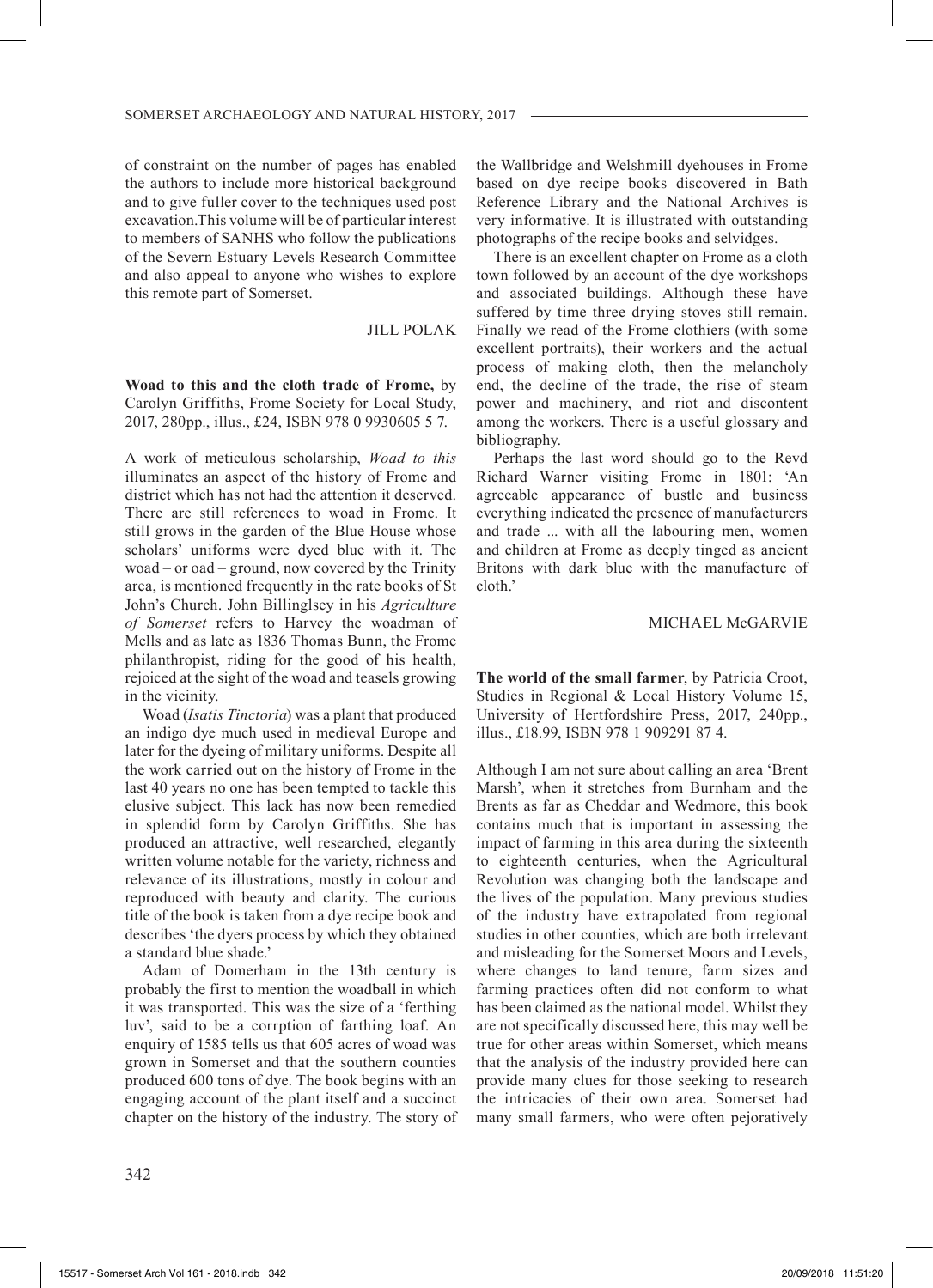called peasants, implying that they were backward and hindered the social gain which released the workforce enabling the Industrial Revolution.Yet the picture shown here is far more complex and does not support the claim that local farmers were merely subsistence level providers for their own families.

The book's sub-title is "Tenure, profit and politics in the early modern Somerset Levels" and much of what it discusses under those headings is thought provoking, whilst the methodology provides insights which tend to suggest that agrarian history should be treated at a far greater molecular level than has previously been employed. One of its main objectives is to highlight the fact that topographical features play an active role in what had formerly been assumed to be merely changing manorial practices, though the lack of a substantive presence by the gentry in this part of Somerset was also a major influence, affecting many aspects of both their tenure and their political independence.

Many ideas about how the productivity of farming increased over this period assume that larger farms were the main cause, whilst other important factors, such as increased grain yields are side-lined. Lack of evidence can also be a major problem. A prime example of this, mentioned here, is the Somerset apple industry. Everyone knows about the prevalence of apples and cider in Somerset; most surveys report extensive orchards within the area; yet inventories, extensively used in agricultural history, rarely include any mention of the fruit or the ubiquitous staple drink derived from it and it is consequently not given any value.

After describing the sixteen parishes involved and discussing their population, markets, communications and non-agricultural occupations, major chapters discuss tenure, including customary tenure, leasehold for lives and copyhold, examining how they were applied within the region, and how that land was used. Three types of terrain are highlighted: the inland, low-lying parishes among the moors; the coastal parishes with large enclosed pastures and access to the moors; and the Mendip edge parishes with rough hillside grazing on one side and low-lying meadow and moor on the other. This diversity, even in such a relatively small area, promotes considerable variance in the means employed for making a living. How the farmers income was derived and how they handed assets on to their family in inheritance is shown to have a large impact on the wealth of a family over the generations.

There is an implication that political and religious affiliations were affected by the lack of a strong manorial influence in the area. The resulting independence and nonconformity had repercussions at critical times such as the period of the Civil War, the Interregnum and the Restoration, and strongly influenced local reaction to the Monmouth Rebellion. This was an area which had a preponderance of small land holdings, but that land also offered exceptional advantages. In utilising these advantages, the local farming community was not only able to survive, but also to thrive, improving their standard of living through profit driven motivation. Their strategies highlight some additional approaches to the inauguration of the agrarian revolution. As Jane Whittle, the General Editor of this series, comments in her preface, "in demonstrating that small farmers were agents of economic development…[the book] suggests there was not one route to agrarian capitalism,…this had previously been acknowledged…but the point has never been so effectively made for England…" A book well worth reading.

### JOHN PAGE

**Sir Benjamin Hammet, 1736-1800: a biography,**  by Mark McDermott**,** Somerset Archaeological and Natural History Society, 2017, 114 pp, illus., index and notes, £7.50, ISBN 978 0 902152 28 1.

Like the author, Mark McDermott, I only knew Hammet's name as that of a road and a passage, but nothing about the man. I believe that the same could be said of a lot of people in Taunton so I was very pleased to discover this biography, which explores the life of a remarkable man, who deserves to be much better known, especially in his native town.

Mark Mc Dermott has divided his subject's life into four main sections: his early years in Taunton and London, the part he played in constructing the street that bears his name, his career as a Member of Parliament and finally his retirement in South Wales.

The first part covers his family background and childhood, leading on to his move to London and his early development as a merchant and banker. It was at this time that he married into the Esdaile family and became a partner in their business interests. McDermott shows how this gave him the money and experience which allowed him to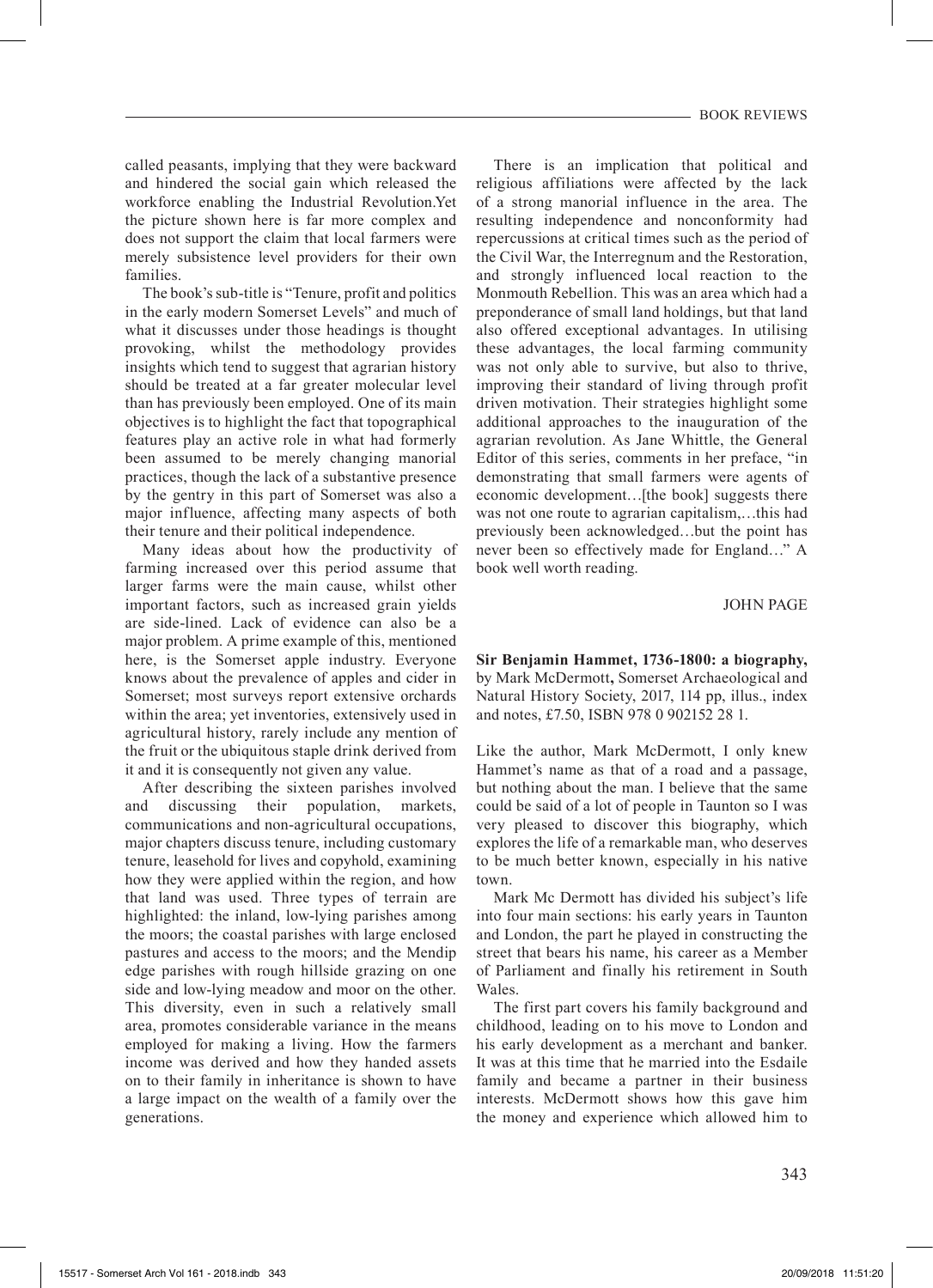undertake various building projects first in Taunton and later in London.

The second section I found the most fascinating part of the book. McDermott pointed out how Hammet changed and preserved much in the town. It was not only the street that was named after him, but work on the restoration of the Castle and ensuring that Taunton would continue to house the Assizes and remain the county town. He also improved access to Hunt's Court (now Bath Place) and supported the development of Taunton Market. He built Wilton House where he and his family lived. Some of these activities did result in the demolition of a number of private houses together with the displacement of their occupants but as far as possible he did his best to ensure that as few as possible people suffered by his actions. The rebuilding of Richard Huish's alms houses is an example of this.

At the same time as he carried out much of this work, he was elected as one of the Members of Parliament for Taunton in 1782. Hammet was an active Member of Parliament, but without joining either of the main parties and determined to remain his own man. One issue near to his heart was legislation for the abolition of the practice of burning the corpses of women who had been convicted of treason which he introduced and promoted. Other issues which he supported were generally of a socially beneficial nature though, as McDermott pointed out Hammet made certain that his own interests did not suffer.

Finally, in the early 1790s, Hammet took over the management of a failing tinplate works at Cilgerron in Pembrokeshire and turned it into a flourishing business employing many local workers. He was also responsible for a number of improvements in the district, building bridges over the Teifi and altering the roads, to his own benefit as well as that of local inhabitants. During this period his interest in the London based projects dwindled. He was elected Lord Mayor of London but refused to take up the position to his own financial detriment.

He died in 1800 and is buried in Wilton churchyard. There is a memorial window in the church to his memory but other than the two roads named after him, nothing else to commemorate his life. This is a shame as without him, Taunton would have been of much less importance. This book fills an important gap in the history of Taunton and is in itself a memorial to Sir Benjamin Hammet. Not least, it is exactly the sort of book that should be on the book shelves of anyone interested in local

history, and not least, it comes at a bargain price.

The book has copious illustrations many of which are certainly new to me. There is a map of the Taunton of his time, which I could wish it to be clearer as it was not easy to pick out all the sites mentioned. It is well illustrated throughout with many of the pictures being unfamiliar, at least to me. References to the sources consulted are included together with additional notes. There are two indexes, one containing the names of people and the other those of places. I would have liked the indexes to also contain references to the subjects dealt with.

The author, Mark McDermott, has lived in Taunton for a number of years. Before he retired, he taught English and History at Richard Huish College (formerly School) and since then has been very much involved with the local history of the town. He has been an active member of the Somerset Archaeological and Natural History Society, serving as President, Editor of *Proceedings*, and with Sue Berry edited *Edmund Rack's Survey of Somerset* as well as producing a number of guidebooks for the Churches Conservation Trust.

### CAROL DIMMER

**Dr Jonathan Toogood: the story of the 19th century Somerset surgeon who founded the Bridgwater Infirmary***,* by Lesley Sutcliffe, 2017, 123pp., illus., £13.99, ISBN 978 1 5272 0826 1. Copies may be purchased only from the Blake Museum, Bridgwater, the Somerset Heritage Centre, Taunton and Brendon Books, Taunton.

Jonathan Toogood was born in Sherborne, Dorset, in 1784, was apprenticed in 1798 as a surgeonapothecary in Bridgwater, then became a pupil in 1803 of the surgeon, John Abernethy, at St Bartholomew's Hospital, London. He became a Member of the Royal College of Surgeons in 1804.

Toogood married Ann Giles, of Mark, in 1806: they had 12 children,  $-10$  sons and two daughters, (three of them died in infancy.) Three of his sons became doctors.

He set up a practice in Bridgwater in 1806, and in 1813 became heavily involved in the establishment of the Bridgwater Infirmary. In 1834 he established the Bridgwater Eye Dispensary. He was opposed to the establishment of the new workhouses in 1834, on the grounds that they were dehumanising, and this indeed proved to be the case later at Bridgwater.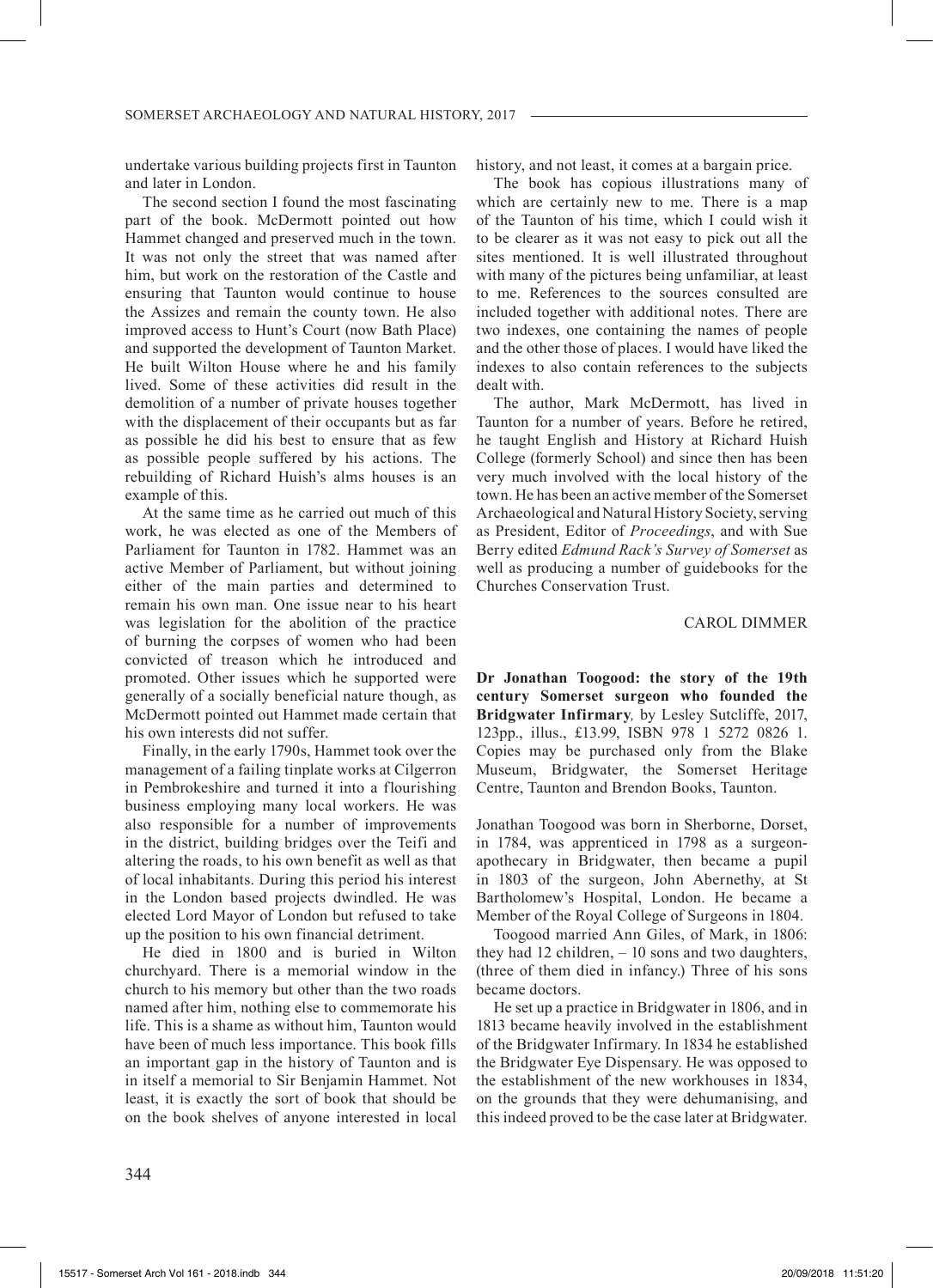Toogood was a prolific campaigner, writing articles to the medical press, criticising the ease with which arsenic might be purchased, and the profligate use of it in medicines. He was highly critical of Homeopathy.

Toogood retired in 1845, at the age of 61, and moved to Torquay with his son Isaac Baruch, who was in practice there. In 1853 he published his *Reminiscences of Medical Life.* He died in 1870.

Toogood's lasting legacy in Bridgwater is the Infirmary, more familiarly known as the Bridgwater Hospital. Long supported by voluntary subscriptions, its imposing building overlooking the river at Salmon Parade, was extended over the years, until in 2014 it closed and moved to new premises with improved facilities on the town's outskirts. The listed building is about to be converted into apartments.

This is a thoroughly researched and well-written and illustrated contribution to Bridgwater's local history, and well worth reading.

> TONY WOOLRICH, Hon Curator, The Blake Museum, Bridgwater

**Beetles,** by Richard Jones, William Collins, New Naturalist Library No. 136, 2018, 480 pp., numerous col. photos, reference list, index. Hbk £65, Pbk £40. ISBN 978-0-00-814952-9 (Hbk), ISBN 978- 0-00- 814950-5 (Pbk).

There are more species of beetle alive today than of any other kind of animal and even our own depauperate fauna amounts to more than 4,000! The task of writing a review of the biology and natural history of the British species was not one for the fainthearted and it is hardly surprising that it has taken more than 70 years for a *New Naturalist* on this subject to appear.

It was worth waiting for. In place of a dry catalogue listing those 4000 species, their habitats and food, we find a series of very readable, wideranging chapters considering matters of general interest. My favourite might be 'Beetle flight' but parts of 'Beetle habitats and Natural History' run it close.

Indeed, once the reader has absorbed the fascinating introductory chapter, I might advise moving onto the chapter on 'flight', with the subheading 'Why do beetles fly?' Anyone who has watched the complicated pre-flight routine of a ladybird must have asked this question, especially

for water beetles; no, the latter cannot emulate a swan and rise from the water surface. But the fact that they fly "… is clear to anybody who has dug a new garden pond. Within days (sometimes within hours) dytiscids are swimming about in the new water." If that is true of water beetles, terrestrial beetles should be very active fliers; as indeed some of them are.

To those who have 'enjoyed' – if that is the correct word – Richard Jones' earlier book, *Call of Nature: the secret life of dung,* it will come as no surprise that dung beetles figure strongly in this new work. Whilst it may benefit a predatory waterbeetle to colonise new habitats promptly, speed is of the essence to the egg-laying dung beetle. They "fly readily and can be seen zigzagging their way upwind to locate a cow pat, minutes after it has been extruded." And he quotes accounts of 16,000 tropical dung beetles "spiriting away 1.9 kg of excrement in under two hours." More fascinating to the physiologist is the manner in which one African species can 'warm up' its flight muscles to take advantage of the elephants' early morning routines.

The European settlers of Australia took with them cattle, sheep and horses – but did not appreciate the necessity of also importing the relevant dung beetles. Native Australian species, adapted to "dry marsupial nuggets", could not cope and the dung from 25 million cows, 70 million sheep and 25,000 horses was rendering "200,000 hectares useless for grazing each year." Turn to pp 283-4 of the book to read the sequel!

In 1771, Linnaeus named the largest species *Titanus giganteus*, a Brazilian stag beetle 167 mm long, from an illustration – "he would never have got away with that now"  $-$  but living specimens were not seen by coleopterists until 1958, when they were attracted to newly-installed electric street lights. That is but one consequence of the number of coleopteran species – there are a lot of rare ones. World-wide, on one authority, 45% of species are known from a single locality and 13% from a single type specimen! To some that re-opens the "What is a species?" question; to others, "Are we looking in the right places?"

Natural historians usually concentrate on 'natural' or at least 'greenfield' sites. Richard Jones admits to some irritation on being asked to survey a 'brownfield' site – and his "heart sank at the bleak industrial dereliction all around." But the 63 beetle species included several Red Data Book entries and some national rarities; one common find had not been recorded in the UK for nearly 50 years. The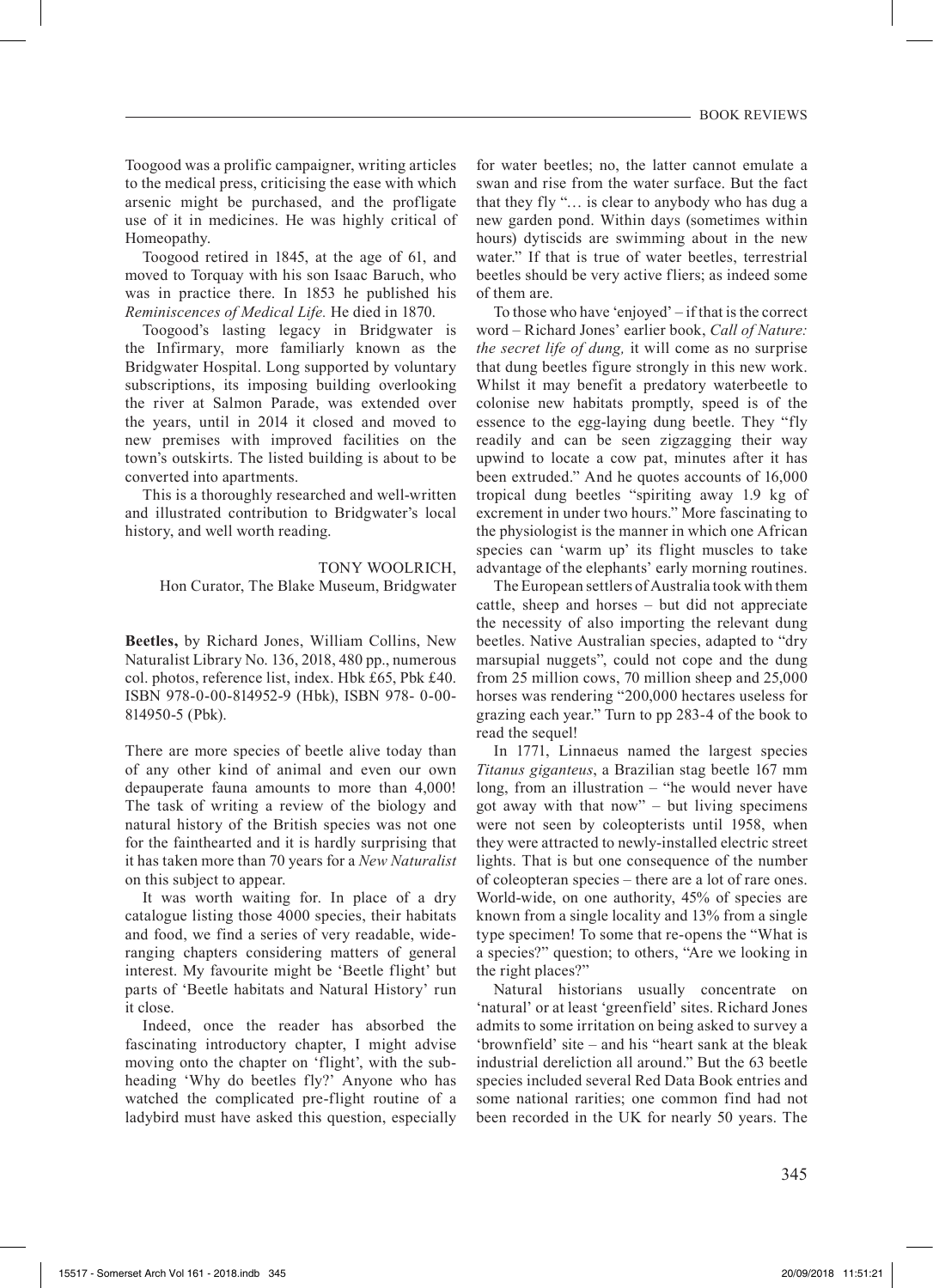unshaded, well-drained substrate (soil is too grand a term) that develops on builders' rubble is suitable for annual plants and supports an insect community more commonly associated with southern climes.

I was interested in the section on the beetles associated with human habitation, remembering my 30-year association with woodworm. What I had failed to register was that most of our household pest species do not occur naturally in the UK. "If left uncontrolled they can become pests of biblical proportions. Many of these species are from the biblical middle east … and first invaded, from the wild ... around 15,000 years ago."

There is, of course, a very useful and well illustrated review of British beetle families accompanied by a key. All in all, it is impossible to praise this book too strongly – apart from its weight.

# JOHN CROTHERS

**Farming and Birds,** by Ian Newton, William Collins, New Naturalist Library No. 135, 2017, 628 pp., numerous col. photos, graphs, line drawings, reference list, index. Hbk £65, Pbk £40. ISBN 978- 0-00-814789-1 (Hbk), ISBN 978-0-00-814790-7 (Pbk).

With his background of work with the Natural Environment Research Council and, in particular, his involvement in research on the effects of chemical pesticides on birds of prey, there is probably no-one better qualified than Ian Newton to write on the influence of farming on bird populations. Furthermore, the author is an expert on bird migration and ecology, especially with regard to finches.

Obviously, farming practices in Britain have been changing since Neolithic times but, relatively recently, agriculture has become 'intensive'. Farming through the ages has had profound effects on the British landscape and its wildlife; these effects are fully discussed, aided by well-chosen photographs of the countryside and its birdlife.

As I had rather expected, I found a gloomy chapter on population changes in farm birds: for example, since 1970 there have been 90% reductions in numbers of breeding Grey Partridges, Turtle Doves, Corn Buntings and Tree Sparrows. Significant losses have also occurred with Yellow Wagtails, Lapwings, Skylarks, Mistle Thrushes and Yellowhammers. At the same time, there have been population increases amongst Carrion

Crows, Magpies, Wood Pigeons, Goldfinches and Jackdaws, while Buzzards have increased too.

There is a full and helpful discussion about these changes, but the reason for the Goldfinch increase seems a mystery. I suspect that Carrion Crows and Magpies are thriving because of so many road-traffic kills; so perhaps farming changes are not implicated here. The Turtle Dove has sadly declined almost to extinction in England but, as it is a summer visitor, problems along the migration route or in the African wintering area might be a contributory factor.

Of course, some bird species began to decline well before recent times: for instance, the Great Bustard once bred on open farmland in eastern and southern England, but was last seen nesting around 1830. However, the bird has recently been re-introduced as a breeder on Salisbury Plain. It is pointed out that both marsh and woodland birds have not decreased in numbers to the same extent as those of farmland hedgerows and fields, certainly in recent years.

Usefully, the book contains a broad survey of farming practices since Neolithic times, including the effect of the introduction of enclosures on the countryside. Birds, like many of the rural poor, obtained their cereals by gleaning, a practice that amongst country people extends back to biblical times. Modern-day farming, however, is too efficient to allow any gleaning, at least for people, although maybe Rooks still manage to find a few spilt grains here and there; at least the general scarcity of spilt grain means that, these days, farmers do not have to employ boys as Rook scarers! For people, I suppose corn gleaning died out towards the end of the 19th century. Additionally, more efficient agricultural tools, including seed drills and improved ploughs, probably resulted in fewer farm weeds, many of which produce seeds invaluable as bird food.

The influence of steam engines, used to power the threshing of cereals to extract the grain, is discussed, together with the effect on farm birds. Another section deals with the coming of tractors, fuelled by diesel, so leading to a reduction in the number of farm horses. Another important topic is that of the agricultural recession, which lasted from around 1870 up until the time of the Second World War and had various effects on the countryside and, indirectly, its wildlife. Post-war farming, rightly, has a full chapter, with a section on the rise of 'indoor agriculture', including covered cattle yards and indoor pig and poultry units. The value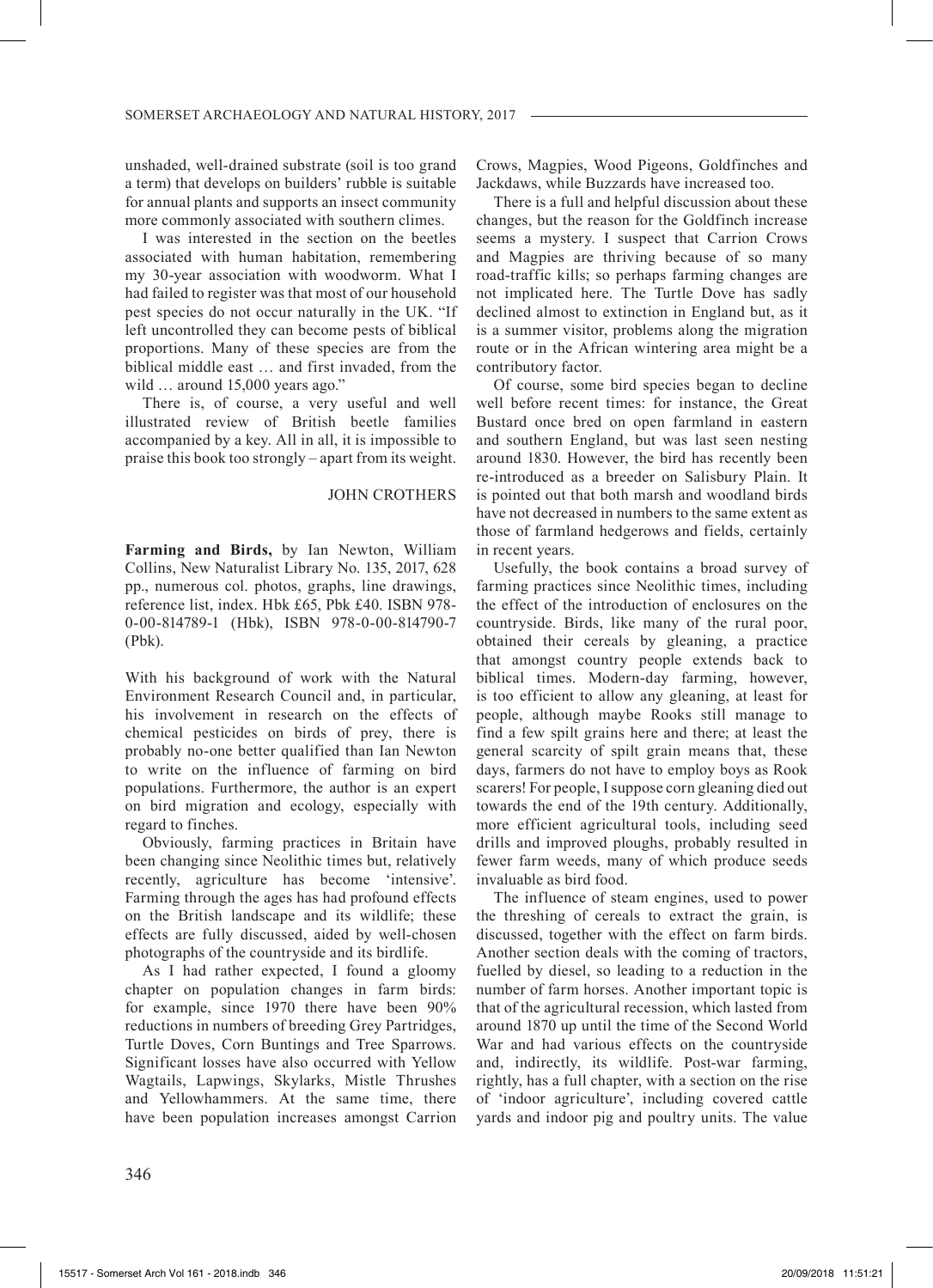of various chemical fertilisers and pesticides is discussed, leading to remarks about the dangers of their over-use.

I liked the section on hill farming although, sadly, crofters were driven from their homes in Scotland to make way for sheep. British sheep were derived from wild Asian Mouflon which, originally, must have been imported. (Similarly, domestic forms of pigs, goats, cattle and horses probably came from animals brought from the Near East.) Increasing sheep numbers must have had an effect on breeding bird populations; of late, there have been marked declines in wader numbers, especially Curlew and Snipe, while smaller birds to suffer have included Whinchats, Wheatears and Yellow Wagtails. Furthermore, the conversion of tracts of open hill ground to agriculturally improved pasture has caused declines in numbers of various moorland birds, such as Golden Plover, Ring Ouzel, Merlin and Hen Harrier. Large areas of hill grassland are being overstocked with sheep, and this is having a major impact on upland habitats and their birdlife.

The general decline in insect numbers in recent years has, deservedly, a chapter to itself: no longer do we have to remove killed insects from our car windscreens after a long journey. Moreover, nostalgically, those who remember flower-rich meadows from the past will recall how they used to teem with insects. Obviously, fewer insects means less food for birds. Could this be one of the reasons why, for example, Red-backed Shrikes are no longer to be seen on British farmland?

Farming at present is highly productive, but this has only been achieved through the provision of government subsidies, and has come at considerable cost to the environment. The author concludes that, if we are to conserve farmland wildlife and maintain the richness and beauty of the countryside, farmers must be encouraged – and subsidised – to manage their land in a sustainable way.

This is a detailed and authoritative volume which is sure to become a standard work of reference on its subject. It provides a first-rate overview of all the relevant recent research, the comprehensive reference list having around 800 entries! Anyone interested in farmland birds would be well advised to purchase a copy.

# PHILIP RADFORD

**Nightingales in November,** by Mike Dilger, Bloomsbury, 2016, 368 pp., b/w illus., maps, further reading list, index. Pbk £9.99. ISBN 978-1-4729- 1537-5.

Mike Dilger is a naturalist and wildlife TV presenter. This book represents a year in the lives of twelve British birds, and discusses their reactions to our varied climate and seasons. Dilger's chosen birds are: Bewick's Swan, Peregrine, Lapwing, Puffin, Cuckoo, Tawny Owl, Nightingale, Swallow, Robin, Kingfisher, Waxwing and Blue Tit – all birds with very different ways of life, and including both migrants and residents. The material for the book has been gleaned from scientific papers, monographs and the author's own knowledge and experience, and is presented in an easily digestible form.

The author makes no claim to be writing scientifically, and there is no reference list; however, the text is certainly easy to read and sometimes quite entertaining in its presentation. Dilger's hope is that by encouraging us to observe and enjoy birds we will in time gain a better understanding of why the populations of so many bird species are in such serious decline at the present time.

Choosing just one of the author's bird selections, I was pleased to have the opportunity of reading about the lives of Waxwings. I have only seen Waxwings in England during an 'irruption year', and feeding on either rowan or cotoneaster berries. The birds are highly attractive in appearance, and very tame too. In the spring, Waxwings seem in no hurry to leave for their northern Scandinavian breeding grounds, where weather conditions may not be suitable for nesting until early June. Still, by late March Waxwings should be moving through Norway and Sweden, heading for forests surrounding the Arctic Circle. Apparently, 35 British-ringed Waxwings have now been recovered on their northerly migration in Scandinavia.

As insects become available, perhaps during April, Waxwings begin to catch mosquitoes and midges, so switching from a fruit to a meat diet. By May, most Waxwings will be back on their breeding areas – forests of spruce and pine, together with fruit-bearing bilberry, cloudberry and crowberry plants. In July, Waxwing eggs should be hatching out, but chicks need a lot of brooding by the female because of prevailing low temperatures. In August, family parties begin to move round the taiga forest, feeding on both berries and insects. In good years, the birds winter close to their breeding